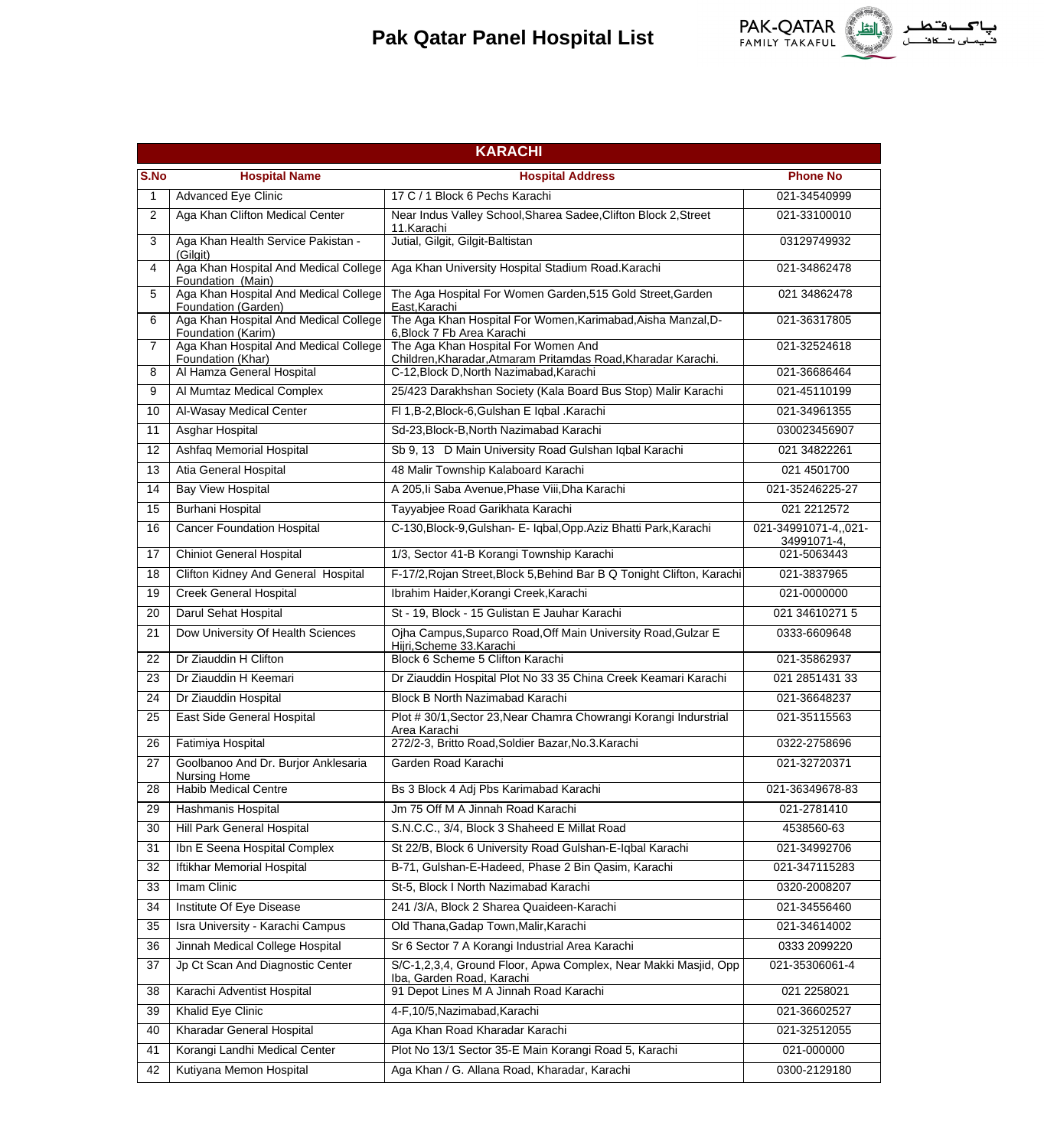

022-2613965 022-3818971

|      | <b>KARACHI</b>                                                    |                                                                                                                        |                            |  |
|------|-------------------------------------------------------------------|------------------------------------------------------------------------------------------------------------------------|----------------------------|--|
| S.No | <b>Hospital Name</b>                                              | <b>Hospital Address</b>                                                                                                | <b>Phone No</b>            |  |
| 43   | Liaquat National Hospital                                         | Stadium Road Karachi                                                                                                   | 021-34939612               |  |
| 44   | <b>Life Care Consultant Clinics</b>                               | Life Care Consultant Clinic And General Hospital, 18-C, Mezzanine<br>Floor, 21st East Street, Phase 1, D.H.A, Karachi  | 0345-3083118               |  |
| 45   | Life Line Hospital                                                | D-14, Block-B, North, Nazimabad, Karachi                                                                               | 0300-3607600               |  |
| 46   | M Rab Medical Centre                                              | Sb-1, Block 2, Gulshan E Iqbal Karachi                                                                                 | 021 4981047 4980944        |  |
| 47   | M. Hashim Memorial Trust -<br>Neurospinal & Cancer Care Institute | 100 / 1 Depot Lines Mansfield Street Saddar Karachi                                                                    | 021 2259959 2258848        |  |
| 48   | Mamji Hospital                                                    | C 19 Block 17 Fb Area Karachi                                                                                          | 021 36804666               |  |
| 49   | <b>Medilink Consultant Clinic</b>                                 | The Plaza Shopping Mall, Khayaban-E-Iqbal, Block 9, Clifton,<br>Karachi.                                               | 0213 530 86 26             |  |
| 50   | Memon Medical Inst Hospital                                       | Deh Dozan, Hyder Buksh Gabol Road, Safora Goth, K.D.A.,<br>Scheme 33, Karachi                                          | 021-34691159-62            |  |
| 51   | Mominabad General Hospital                                        | Metroville S.I.T.E.Karachi                                                                                             | 021-366564001              |  |
| 52   | Murshid Hospital & Healthcare Centre                              | Mujahidabad Moach Goth Hub River Road Karachi                                                                          | 021 2811301 6              |  |
| 53   | National Institute Of Cardiovascular<br><b>Disease</b>            | Rafiqui(H.J) Shaheed Road, Karachi                                                                                     | 0300-8594952               |  |
| 54   | National Medical Centre (Pvt) Ltd                                 | A-5/A, National Highway, Dha Phase 1, Near Kalapul, Karachi                                                            | 021-35380000               |  |
| 55   | <b>Orthopadic And Medical Institute</b>                           | 89/1 Depot. Lines, Saddar Karachi                                                                                      | 021-2258075-79             |  |
| 56   | Park Lane Hospital                                                | 56, Old Clifton, Khayaban-E-Iran Near Do Talwar Karachi                                                                | 021-111-222-911            |  |
| 57   | Patel Hospital                                                    | St 18, Block 4, Gulshan Iqbal Karachi                                                                                  | 021-111-174-174            |  |
| 58   | Plastic Surgry General Hospital (Pvt.)<br>Ltd.                    | Shaheed-E-Millat Road, Near Hillpark Karachi-74800                                                                     | 0322-8280222               |  |
| 59   | Rims Trauma Hospital                                              | Pechs Karachi                                                                                                          | 0335 4594799               |  |
| 60   | Rma General Hospital (Sms-Pvt.)Ltd.                               | 18-C,2nd & 3rd Floor,21ist East Street. Phase-1,Dha,Karachi                                                            | 0300-8233771               |  |
| 61   | Royal Institute Of Medicine & Surgery                             | 10th Floor, Al-Khaleej Tower, Shaheed-E-Millat Rd, Main<br>Bahadurabad, Khi                                            | 021-34145151-3             |  |
| 62   | Royal Radiology Centre                                            | Ismat Homes, Plot #, 4/B, Block-2, Pechs, Near Khudad Colony<br>Signal, Opp.Akbar Masjid, Main Sharea Qaideen. Karachi | 0335-4594799               |  |
| 63   | S. D. Anklesaria Eye Hospital                                     | Jm 1/63 Parsi Colony, M.A. Jinnah Road Karachi                                                                         | 021-32250730               |  |
| 64   | S. M. Sohail Trust                                                | 22-23- Shaheed-E-, Illst Road, Karachi                                                                                 | 021-34931886               |  |
| 65   | Saifee Hospital                                                   | Street 1, Block F North Nazimabad Karachi                                                                              | 021-36789400               |  |
| 66   | Sambros Pakistan(Pvt)Ltd.(Sambros<br>Hospital)                    | Sambors Hospital, D-177/4, F.B Area Karachi.                                                                           | 021-36806624.<br>36803577, |  |
| 67   | Shahzad Eye Hospital Pvt.Ltd                                      | B-2, Block 16, Near Pia Plantarium, Gulshan Iqbal Karachi                                                              | 021-34988034               |  |
| 68   | Sir Syed Hospital                                                 | Plot #887/A, Qayyumabad, Korangi Road, Karachi                                                                         | 021-35383241               |  |
| 69   | South City Hospital                                               | Street 1, Sharea Firdousi, Block 3, Clifton. Karachi                                                                   | 021-35862301               |  |
| 70   | T O Clinic                                                        | St-1, Block 6, Gulshan Iqbal Near Gulshan Chorangi Karachi                                                             | 021-34994695               |  |
| 71   | Tabba Heart Institute                                             | St-1, Block-2, F B Area Karachi                                                                                        | 021 111 844 844            |  |
| 72   | Tabba Kidney Institute                                            | St-26, Block # 7, F.B. Area, Karachi                                                                                   | 021-36333036-42            |  |
| 73   | <b>Tahir Medical Center</b>                                       | 419/A, Amir Khusro Road, C.P. Berar Society Karachi                                                                    | 021-4380161-64             |  |
| 74   | Taj Medical Complex Limited                                       | Taj Medical Complex M A Jinnah Road Karachi                                                                            | 02132782768                |  |
| 75   | The Kidney Centre                                                 | 197/9, Rafique Shaheed Road Karachi                                                                                    | 021-35661000               |  |
| 76   | The Medi-Call General Hospital                                    | St-16, Sector 11-B, North Karachi Karachi                                                                              | 021 36980149, 377025       |  |
| 77   | <b>Trimax General Hospital</b>                                    | St-2a/1, Block 9, Federal B Area . Karachi                                                                             | 021-36318886               |  |
| 78   | Zubaida Medical Centre                                            | Cp, Berar Society, Ghazi Salahuddin Road, Near Dhoraji<br>Colony, Karachi                                              | 021-34938241               |  |
|      |                                                                   | <b>HYDERABAD</b>                                                                                                       |                            |  |
| S.No | <b>Hospital Name</b>                                              | <b>Hospital Address</b>                                                                                                | <b>Phone No</b>            |  |
| 79   | Aga Khan Hospital And Medical College<br>Foundation (Hyd)         | The Aga Khan Maternal And Child Care Centre, Plot No<br>4/2, Jomshoroa Road, Hyderabad                                 | 0333-2783993               |  |

Bhurgari Road,Hirabad,Hyderabad Unit No.6,Latifabad,Hyderabad

80 | Bone Care Trauma Centre

Hospital,Hyderabad

81

District Red Crescent General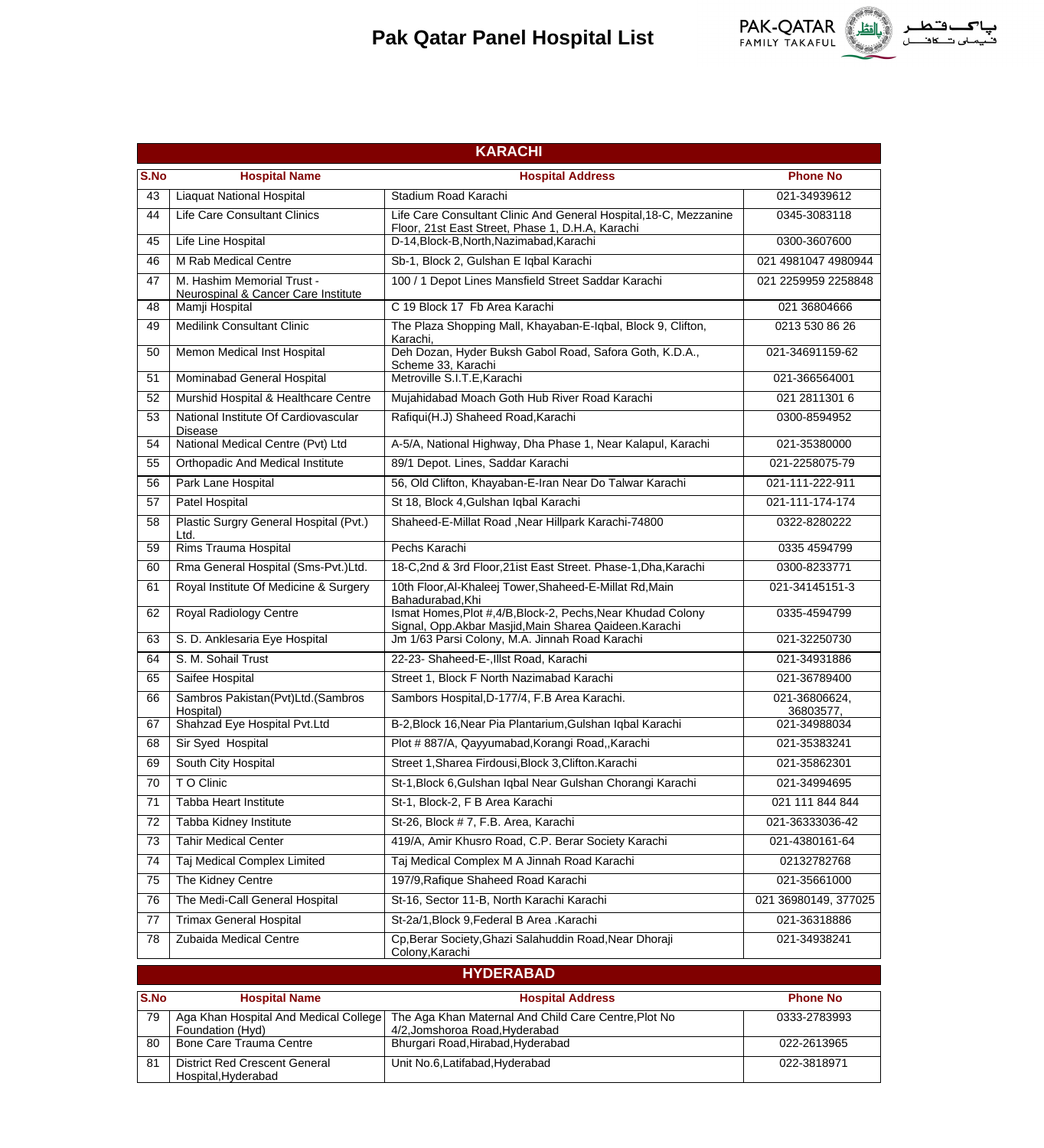

|      | <b>HYDERABAD</b>                                    |                                                                                                         |                               |  |
|------|-----------------------------------------------------|---------------------------------------------------------------------------------------------------------|-------------------------------|--|
| S.No | <b>Hospital Name</b>                                | <b>Hospital Address</b>                                                                                 | <b>Phone No</b>               |  |
| 82   | Nicvd Hyderabad                                     | Nicvd Hyderabad, Liaquat University Hospital (Civil Hospital),<br>Hyderabad                             | 021-99201271, Ext 430         |  |
|      |                                                     | <b>LAHORE</b>                                                                                           |                               |  |
| S.No | <b>Hospital Name</b>                                | <b>Hospital Address</b>                                                                                 | <b>Phone No</b>               |  |
| 83   | Adil Hospital                                       | Main Boulevard Dha Lahore                                                                               | 042-111-223-454               |  |
| 84   | Aga Khan Hospital And Medical College<br>Foundation | Aga Khan University Hospital Medical Center, Jail Road, Lahore                                          | 042-35408494                  |  |
| 85   | <b>Akhtar Saeed Trust Hospital</b>                  | 258-F, Dha, Eme Sector, Phase Xii-Lahore                                                                | 042-35234102-5                |  |
| 86   | <b>Akram Medical Complex</b>                        | 2-B, Main Gulberg. Lahore                                                                               | 042 35710400                  |  |
| 87   | Al Khidmat Teaching Mansoora Hospital               | Al Khidmat Teaching Mansoora Hospital Near Multan Chungi Multan<br>Road Lahore                          | 042 35419510                  |  |
| 88   | Al Madina Hospital And Maternity Home               | Husnain Arcade, Renala Khurd-Distt. Okara                                                               | 044-2635200,0300-<br>0509170  |  |
| 89   | Al Noor Diagnostic Centre                           | 680, Shadman-1, Lahore                                                                                  | 03228021231---Attique<br>Ch   |  |
| 90   | Al Razi Healthcare (Pvt) Ltd.                       | For Executive Check Up Only 2-C, li, Mm Alam Road, Gulberg<br>lii,Lahore                                | 042-35785836                  |  |
| 91   | Al-Shafi Hospital                                   | 15-Gulshan Block, Main Boulevard, Allama Iqbal Town. Lahore                                             | 0321-4578778,042-378          |  |
| 92   | Amanat Eye Hospital Lahore                          | Main Boulevard, Near First Women Bank, 78-B, E-/1, Gulberg<br>lii.Lahore                                | 03355011162                   |  |
| 93   | American Eye Center                                 | 3-A, New Muslim Town Lahore                                                                             | 03234692622                   |  |
| 94   | <b>Ammar Medical Complex</b>                        | Jail Road.Lahore                                                                                        | 03018402007                   |  |
| 95   | Arif Memorial Teaching Hospital                     | 35 Km, Ferozpur Road, Lahore                                                                            | 0313-4188133                  |  |
| 96   | <b>Bahria Town Hospital Collection</b>              | Bahria Town, Near Mohlanwal, Defence Road, Lahore Temporarily Delisted                                  | 04235340137                   |  |
| 97   | <b>Central Park Teaching Hospital</b>               | 31-Km, Ferozpur Road, Lahore                                                                            | 042-35935342                  |  |
| 98   | Chughtai Lab                                        | 7 Jail Road, Main Gulberg Lahore.                                                                       | 042-111255790                 |  |
| 99   | Citi Hospital                                       | City Hospital Defence Road, Mohlanwal Near Bahria Town, Lahore                                          | 042-35860160                  |  |
| 100  | Eye And Retina Hospital                             | 61-D, Faisal Town. Lahore                                                                               | 0347-1049818                  |  |
| 101  | Fahmida Bashir Enterprises                          | Hameed Latif Hospital-Misri Shah Branch, 3/2 Zafar Ullah<br>Road, Near Chowk Nakhuda, Misri Shah Lahore | 042-37612266                  |  |
| 102  | Faisal Hospital Lhr                                 | 23 A Faisal Town Lahore                                                                                 | 042 351 68848                 |  |
| 103  | Family Hospital.                                    | 4 Mozang Road Lahore                                                                                    | 042 7233915 18                |  |
| 104  | Farooq Hospital                                     | 2, Asif Block, Main Road, Allama Iqbal Town, Lahore                                                     | 042/7832539                   |  |
| 105  | Fatima Memorial Hospital                            | Shadman Lahore                                                                                          | 042-7561234,7561419,          |  |
| 106  | Fauji Foundation Hospital                           | Fauji Foundation Hospital Bedian Road Lahore Cantt                                                      | 042 9220291 3                 |  |
| 107  | <b>Ghurki Trust Teaching Hospital</b>               | Jallo More Lahore                                                                                       | 042-36581406-09               |  |
| 108  | Hafeez Eye Centre                                   | 12 Sun Floer Society J 1 Johar Town Lahore                                                              | 042 35315524                  |  |
| 109  | <b>Halcyon Medical Center</b>                       | 1-E, Amin Chambers, Gulberg Ii, Main Market, Main Boulevard, Lahore                                     | 0321-2233304,0309-<br>3336106 |  |
| 110  | Hameed Latif Hospital                               | 14 Abu Bakar Block New Garden Town, Lahore                                                              | 042-5837014                   |  |
| 111  | Hamza Hospital                                      | Hamza Hospital 21 Shama Road, Rasool Park Ichra Lahore                                                  | 042 37507597                  |  |
| 112  | Haq Orthopedic Hospital                             | 18 Sanda Road Lahore                                                                                    | 042-37312860                  |  |
| 113  | Health Bridge Hospital                              | E-194, Near Q Block Market, D.H.A. Ghazi Road, Lahore Cantt.                                            | 92-42-35740341-42             |  |
| 114  | <b>Health Care Hospital</b>                         | Bedian Road, Workshop Stop, Lahore Cantt                                                                | 0301-8513303                  |  |
| 115  | Imtiaz Surgical Hospital                            | 8-A, Habib Ullah Road. Off Davis Road. Lahore                                                           | 0300-4258981                  |  |
| 116  | Iqra Medical Complex                                | 5-A Johar Town Lahore                                                                                   | 042-5173500                   |  |
| 117  | Ittefaq Hospital                                    | Ittefaq Hospital, Near Block H, Model Town. Lahore                                                      | 042-111 770 000               |  |
| 118  | Khair Un Nisa Hospital Foundation                   | 17-Civic Center, C Block, Faisal Town-Lahore Temporarily Delisted                                       | 042 35160112                  |  |
| 119  | Life Line Hospital                                  | 462-463, G-3, Near Khokhar Chowk, Johar Town. Lahore                                                    | 0300 4329905                  |  |
| 120  | Masood Hospital                                     | 99- Garden Block, Garden Town Lahore                                                                    | 042-111-627-663               |  |
| 121  | Mid City International                              | 3-A, Shadman. Jail Road. Lahore                                                                         | 042-111643289                 |  |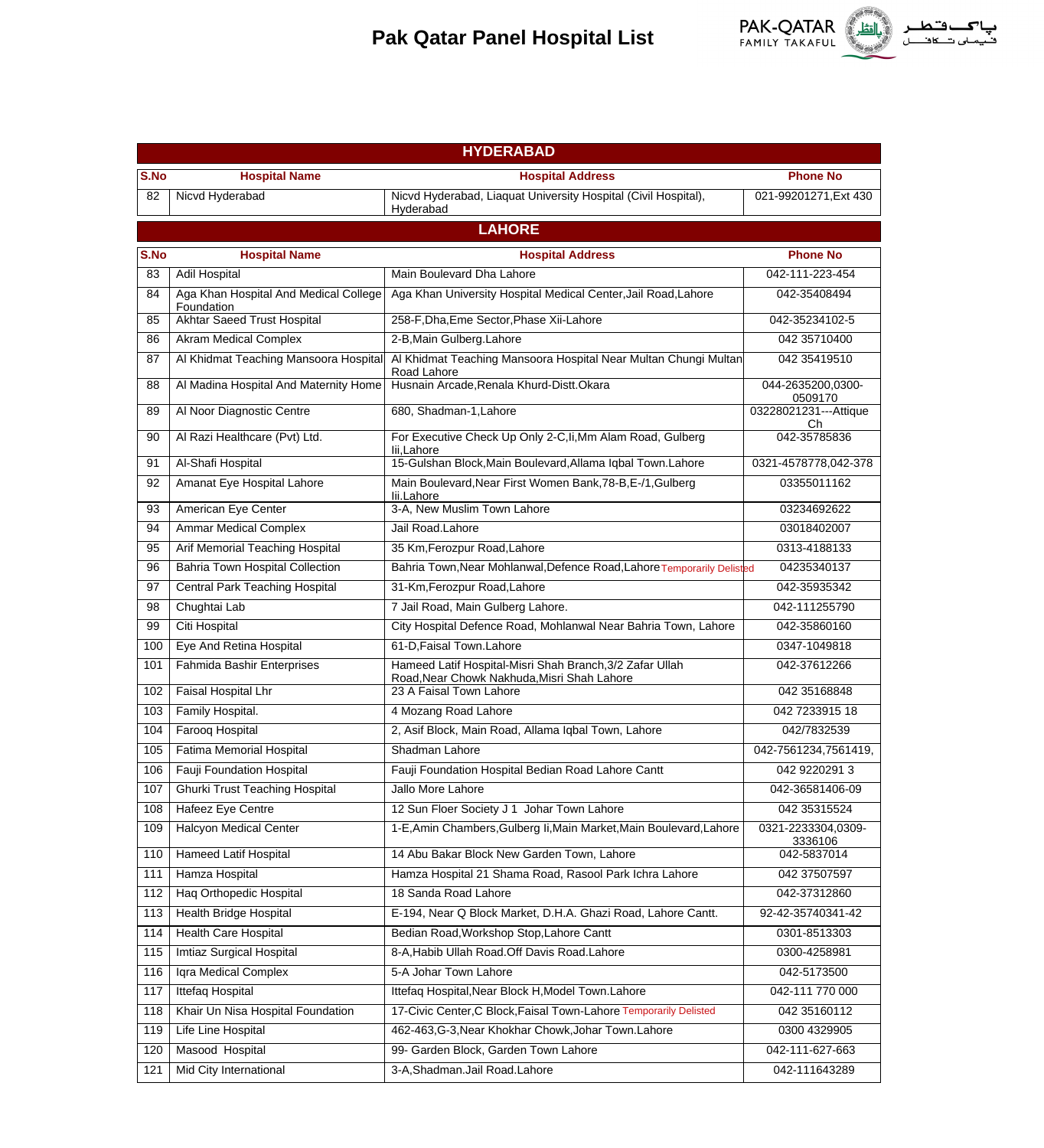

|      | <b>LAHORE</b>                                                     |                                                                                         |                              |  |
|------|-------------------------------------------------------------------|-----------------------------------------------------------------------------------------|------------------------------|--|
| S.No | <b>Hospital Name</b>                                              | <b>Hospital Address</b>                                                                 | <b>Phone No</b>              |  |
| 122  | Mukhtiar Munir Hospital                                           | 993-H Block, Sabzazar, Lahore                                                           | 0333-4910278                 |  |
| 123  | Mumtaz Bakhtawar Memorial Trust<br><b>Hospital Raiwand Road</b>   | 8th Km Raiwind Road Lahore                                                              | 042 35320561                 |  |
| 124  | Mumtaz Bakhtawar Memorial Trust<br><b>Hospital Wahdat Road</b>    | Wahdat Road Lahore                                                                      | 042 5434960 61               |  |
| 125  | <b>National Eye Centre</b>                                        | 11 A Sanda Road, Near M.A.O College, Lahore                                             | 042 37171681                 |  |
| 126  | National Hospital & Medical Centre                                | 132/3 Block L.C.C.H.S. Lahore                                                           | 042-111171819                |  |
| 127  | Niazi Hospital                                                    | 54-55, Block A, Johar Town Lahore                                                       | 042-35179881                 |  |
| 128  | Noor Hospital                                                     | 18-Km, Main Ferozpur Road, Lahore                                                       | 042-35923617                 |  |
| 129  | Olive Worldwide (Smc-Pvt) Limited                                 | 4 M Abul Hassan Isfahani Rd, Model Town Extension Block M<br>Model Town, Lahore         | 42 3516 7568 Ext. 128        |  |
| 130  | Pakistan Kidney And Liver Institute And<br><b>Research Center</b> | One Pkli Avenue, Opposite Dha Phase Vi, Lahore                                          | 0336-5170250                 |  |
| 131  | Prime Care Hospital                                               | Main Boulvard Defence Lahore                                                            | 0321 4860882                 |  |
| 132  | Punjab Institute Of Cardiology                                    | Jail Road Lahore                                                                        | 04299203051, 9920003         |  |
| 133  | Rabbani Hospital                                                  | 20 - Westwood Colony Thokar Niaz Beg, Lahore                                            | 042-37515812-14              |  |
| 134  | Ramzan Ali Syed Memorial Hospital                                 | 21-Temple Road.Lahore                                                                   | $042 -$<br>37325083,37247912 |  |
| 135  | Saira Memorial Hospital                                           | 1 M Civic Centre Model Town Extension Lahore                                            | 042-35162546                 |  |
| 136  | Shaikh Zayed Hospital                                             | Muslim Town Lahore                                                                      | 042-8657317                  |  |
| 137  | <b>Shalamar Hospital</b>                                          | Shalamar Link Road Mughalpura Lahore                                                    | 042-111-205-205              |  |
| 138  | Sharif Medical City Hospital                                      | Jati Umra, Raiwind Road Lahore                                                          | 042-7860101-4                |  |
| 139  | <b>Shaukat Khanum Memorial Trust</b>                              | M.A Johar Town . Town Ship Lahore                                                       | 042-5945100                  |  |
| 140  | Surayya Azeem(Waqf)Hospital                                       | Bahawalpur Road, Chowk Chouburji, Lahore                                                | 042-37120003-5               |  |
| 141  | <b>Surgimed Private Limited</b>                                   | Zafar Ali Khan Road Lahore                                                              | 042-35714411                 |  |
| 142  | <b>Turab Hospital Complex</b>                                     | Plot No 33, Block No.5 Sector B/1 Township Lahore                                       | 042-5152338-40               |  |
| 143  | Unit Ii-Iqra Medical Complex                                      | Molana Shaukat Ali Road.Johar Town.Lahore                                               | 042-35223091                 |  |
| 144  | <b>Uol Hospital</b>                                               | University Of Lahore Teaching Hospital, 1 Km, Defence Road, (Off<br>Raiwind Road.Lahore | 0323 9877097                 |  |
| 145  | Zia Hospital                                                      | Ideal Garden, Awan Market Stop, Feroz Pur Road, Lahore                                  | 0303-2052080                 |  |
|      |                                                                   | <b>RAWALPINDI</b>                                                                       |                              |  |
| S.No | <b>Hospital Name</b>                                              | <b>Hospital Address</b>                                                                 | <b>Phone No</b>              |  |
| 146  | Aga Khan Hospital And Medical College<br>Foundation               | Aga Khan Medical Centre, Said Pur Road. Rawalpindi                                      | 0333-9911555                 |  |
| 147  | Ahmed Medical Complex (Pvt) Ltd.                                  | 70 C Satellite Town Sadigabad Road Rawalpindi                                           | 051 4582231                  |  |
| 148  | Al Ihsan Hospital                                                 | 142 Muree Road Marrir Chowk Rawalpindi Cantt                                            | 051 5515409 5519759          |  |
| 149  | Al Shifa Trust Eye Hospital                                       | Al Shifa Trust Eye Hospital, Jehlum Road. Rawalpindi                                    | 03345171102                  |  |
| 150  | Amanat Eye Hospital                                               | Mayo Road Civil Line Rawalpindi                                                         | 0515562150                   |  |
| 151  | <b>Bilal Hospital</b>                                             | 38 A Statllite Town Sadiqabad Road Rawalpindi                                           | 051 111 999 786              |  |
| 152  | Cosmesurge International Hospital                                 | Said Pur Road, Rawalpindi                                                               | 051-4452731                  |  |
| 153  | <b>Hearts International Hospital</b>                              | 192 A The Mall Rawalpindi Cantt                                                         | 051 5510888 10               |  |
| 154  | <b>Islamabad Diagnostic Ceentre</b>                               | Sehgal Emporium Office # 1, Cantonement Board, Cantt, Murree<br>Road,                   |                              |  |
| 155  | <b>Islamabad Diagnostic Center</b>                                | Al Suffah Hospital Opposite Holy Family Hospital Gate No. 03,<br>Rawalpindi             | 051 4943618                  |  |
| 156  | <b>Islamabad Diagnostic Center</b>                                | Ground Floor Abdullah Plaza, Ghouri Town Phase 5, Near Garden<br>Town Chowk, Rawalpindi |                              |  |
| 157  | <b>Islamabad Diagnostic Centre</b>                                | Muree Road Branch, Near Chandni Chowk, Muree Road, Rawalpindi                           |                              |  |
| 158  | <b>Islamabad Diagnostic Centre</b>                                | Pwd Branch, Opposite Doctor Colony, Pwd Rawalpindi                                      |                              |  |
| 159  | Islamic International Medical College<br>Trust                    | Pakistn Railway Hospital, Railway Carriage Factory, Scheme No<br>7.Rawalpindi           | 0322-544550                  |  |
| 160  | Maryam Hospital                                                   | Peshawar Road Rawalpindi                                                                | 051-5481170                  |  |
| 161  | Maryam Memorial Hospital Bahria Town                              | Civic Center, Phase 4, Bahria Town                                                      | 051-5733858                  |  |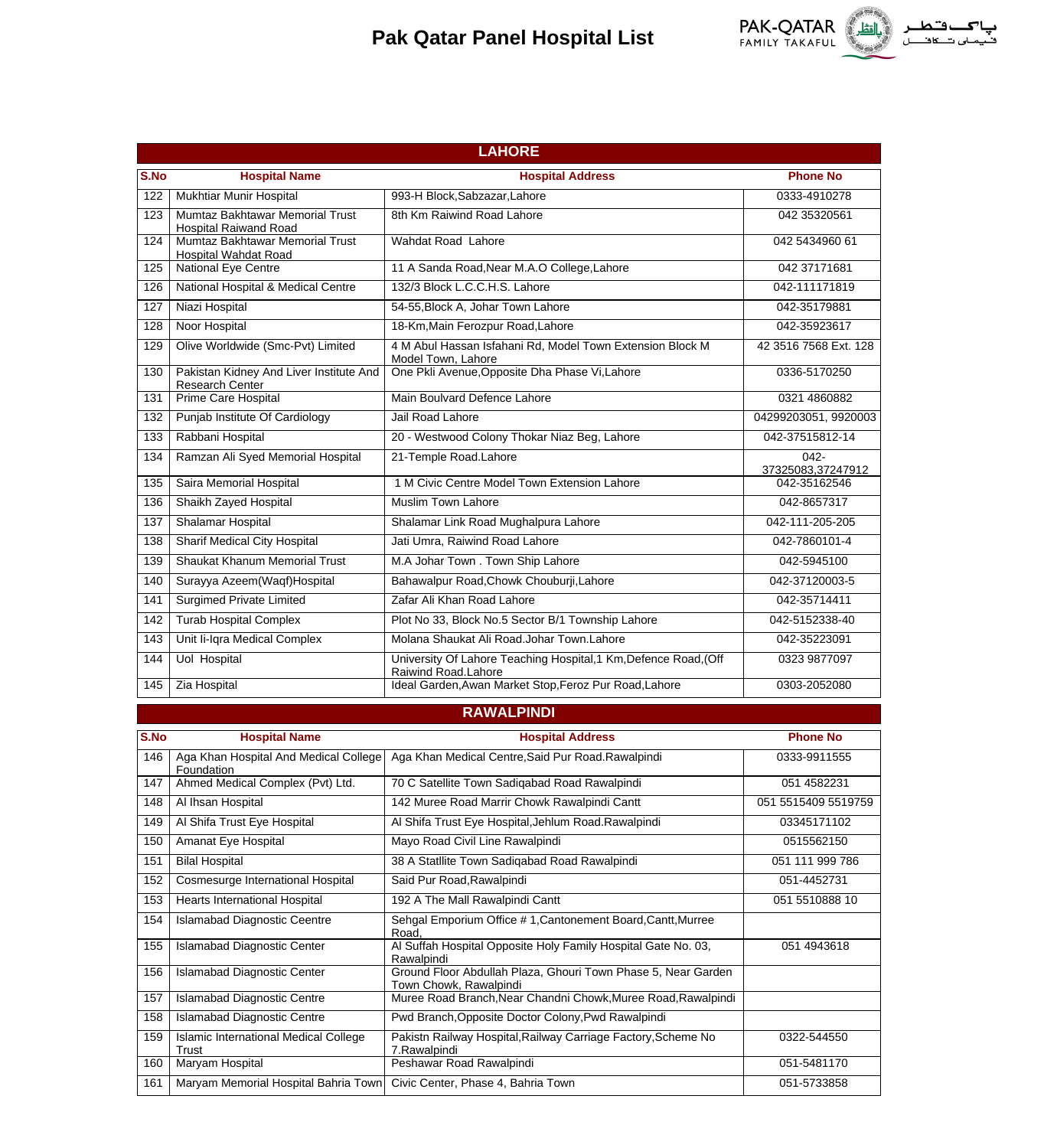

|      | <b>RAWALPINDI</b>                                            |                                                                              |                                |  |
|------|--------------------------------------------------------------|------------------------------------------------------------------------------|--------------------------------|--|
| S.No | <b>Hospital Name</b>                                         | <b>Hospital Address</b>                                                      | <b>Phone No</b>                |  |
| 162  | Nusrat Hospital                                              | 311/1, Main Peshawar Road, Rawalpindi                                        | 051-5490881-2                  |  |
| 163  | Valley Clinic                                                | 213 Peshawar Road Rawalpindi                                                 | 051 5470070                    |  |
| 164  | Westridge Hospital & Pain Centre                             | Main Peshawar Road, Near Seham Road, Westridge 3, Rawalpindi                 | 051-8735080                    |  |
|      |                                                              | <b>PESHAWAR</b>                                                              |                                |  |
| S.No | <b>Hospital Name</b>                                         | <b>Hospital Address</b>                                                      | <b>Phone No</b>                |  |
| 165  | Al Khidmat Hospital                                          | Nishtarabad Peshawar                                                         | 091-2218008,091-               |  |
| 166  | Alliance Health Care                                         | North West General Hospital Sector A 3 Phase V Hayatabad<br>Peshawar         | 2215945<br>091 5822612         |  |
| 167  | Amanat Eye Hospital Peshawar                                 | Liberty Mall, University Road, Tehkal, Peshawar                              | 0300-0545873                   |  |
| 168  | Fauji Foundation Hospital (Peshawar)                         | Aziz Shaheed Road Cantt Peshawar                                             | 091 9212770 774                |  |
| 169  | <b>Magsood Medical Complex</b>                               | Shinwari Town, Ring Road, Peshawar                                           | 091-2244050-2                  |  |
| 170  | Peshawar Institute Of Cardiology                             | 5-A, Sector B-3, Phase-V, Hayatabad, Peshawar                                | 091-9219641                    |  |
| 171  | <b>Rehman Medical Institute</b>                              | 5/B-2 Phase 5 Hayatabad Peshawar                                             | 091-5238000 Ext1984            |  |
|      |                                                              | <b>ISLAMABAD</b>                                                             |                                |  |
| S.No | <b>Hospital Name</b>                                         | <b>Hospital Address</b>                                                      | <b>Phone No</b>                |  |
| 172  | Akbar Niazi Teaching Hospital                                | Main Murree Road, Bharakahu, Islamabad                                       | 0300-0800313                   |  |
| 173  | Alfalah Hospital                                             | Gt Road Sangjani Islamabad                                                   | 051 2296330 2296130            |  |
| 174  | <b>Ali Medical Centre</b>                                    | F 8 Main Markaz Islamabad                                                    | 051 2255313 5                  |  |
| 175  | Amanat Eye Hospital, Islamabad                               | 13-A, Street, 61, F-7/4, Islamabad                                           | 051-8439993                    |  |
| 176  | Anam Javed Cheema                                            | 1st Floor, S.J Dental & Medical Center, E-11, Islamabad.                     | 051-8151800                    |  |
| 177  | <b>Aziz Medical Centre</b>                                   | House #1, St-16, F-6/3, Islamabad                                            | 051-2873191-92                 |  |
| 178  | Bashiran Umer Eye Hospital                                   | Gt Road, Sector, Sector A, Dha Phase Ii. Islamabad                           | 0333 6606655                   |  |
| 179  | Bee Well International Hospital                              | Bewell Hospital Blue Area Islamabad                                          | 051 530839                     |  |
| 180  | Dr. Khurrum Tahir                                            | House # 227-B, Sector F-10/3, North Service Road, Islamabad                  | 0300-51191176                  |  |
| 181  | Dr. Sadaf Specialized Clinic & Children<br>Hospital Pvt Ltd. | Lehtrar Road? Near Barma Bridge? Ghauri Garden, Islamabad                    | 051-2241777                    |  |
| 182  | Excel Labs (Pvt) Ltd                                         | 110 Fazal-Ul-Haq Road, Blue Area, Islamabad.                                 | 05183110000                    |  |
| 183  | <b>Global Health Services</b>                                | Quaid E Azam International Hospital, Peshawar Road, Islamabad                | 051 8449100                    |  |
| 184  | <b>Hbs Genearl Hospital</b>                                  | Main Letrar Road, Ali Pur Islamabad                                          | 0333-6355530                   |  |
| 185  | <b>Islamabad Diagnositc Centre</b>                           | Khyber Plaza, Blue Area, Islamabad                                           | 051-2804226                    |  |
| 186  | <b>Islamabad Diagnostic Center F10</b>                       | Capital Trade Center, Adjacent To Paprika, F10 Markaz, Islamabad             |                                |  |
| 187  | <b>Islamabad Diagnostic Centre</b>                           | Max Health Hospital, 12-Markaz Road, G-8 Markaz, Islamabad                   | 051-8444884                    |  |
| 188  | <b>Islamabad Diagnostic Centre</b>                           | 13 A Kohistan Road F- 8 Markaz, Islamabad                                    | 051-2853773                    |  |
| 189  | <b>Islamabad Diagnostic Centre</b>                           | 12 M Square, G 8 Markaz. Islamabad                                           |                                |  |
| 190  | Islamabad Diagnostic Cetre E                                 | Federation Plaza, E 11/2, Islamabad                                          | 0300-0451632                   |  |
| 191  | Islamabad International Hospital And<br>Research Center      | E-11/2, Main D-12, Double Road, Islamabad.                                   |                                |  |
| 192  | <b>Islamabad Medical And Surgical</b><br>Hospital            | G-6, Markaz, Melody Market, Islamabad                                        | 0333-5452147,0300-<br>5192131, |  |
| 193  | Khatoon Hospital                                             | Plot # 224, Block F, 0-9, Police Foundation, Main Pwd<br>Road.Islamabad      | 051-8430848                    |  |
| 194  | Life Care International Hospital                             | Life Care International Hospital G 10 Markaz Islamabad                       | 0321 8014008                   |  |
| 195  | Maroof International Hospital                                | 10th Avenue F-10 Markaz Islamabad                                            | 051-2222920                    |  |
| 196  | <b>Maxhealth Hospital</b>                                    | G-8, Markaz, Islamabad                                                       | 051-8064760-765 Ext:<br>219    |  |
| 197  | Medcity International Hospital & Plastic<br>Surgery          | Ayoub Market, F-8, Markaz, Islamabad                                         | 051-2817233                    |  |
| 198  | Medikay Private Limited                                      | Park Road, Chak Shehzad, Islamabad                                           | 03045480345                    |  |
| 199  | Muhammad Abrar                                               | East Wing, 1st Floor, Asif Plaza, Fazal-E- Hag Road, Blue Area,<br>Islamabad | 051-8466100                    |  |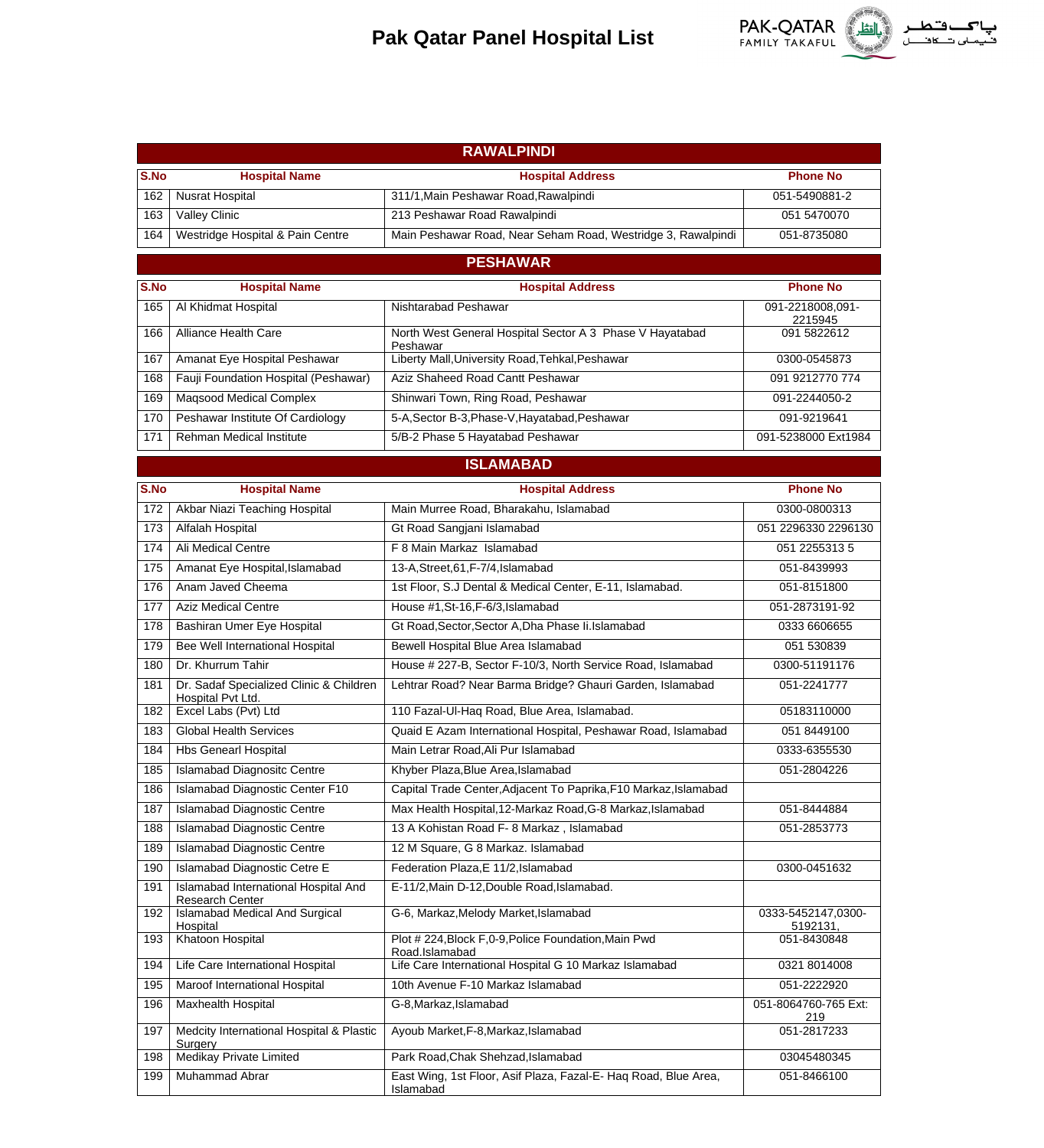

|             |                                                                   | <b>ISLAMABAD</b>                                                                                                     |                                |  |
|-------------|-------------------------------------------------------------------|----------------------------------------------------------------------------------------------------------------------|--------------------------------|--|
| S.No        |                                                                   |                                                                                                                      | <b>Phone No</b>                |  |
| 200         | <b>Hospital Name</b><br>Naqaish Medicare                          | <b>Hospital Address</b><br>3rd Floor Pakland Business Centre I-8 Mrkaz Islamabad                                     | 03335116279                    |  |
| 201         | Paf Hospital-Islamabad                                            | Business Developmenet Department, Paf Hospital (Unit-2), Main                                                        | 0333-5212110                   |  |
|             |                                                                   | Margala Road, E-9, Paf Complex, Islamabad                                                                            |                                |  |
| 202         | Rawal Institute Of Health Sciences                                | Lehtrar Road, Khanna Dak, Islamabad                                                                                  | 051-2617381-3                  |  |
| 203         | Reliance Hospital                                                 | 132, Block C, Civic Center, Bahria Town, Phase 4, Islamabad                                                          | 051 5732856                    |  |
| 204         | Riphah International Hospital                                     | Islamabad Express High Way Opposite Dha Gate-7, Islamabad                                                            | 051-4486062                    |  |
| 205         | S.J Dental & Medical Center                                       | First Floor, S.J Dental And Medical Centre, Main Service<br>Road, E11, Islamabad                                     | 051-8432163                    |  |
| 206         | Saif Healthcare Limited                                           | Kulsum International Hospital, Kulsum Plaza, 2020-Blue Area,<br>Islamabad                                            | 051-8446666                    |  |
| 207         | Shifa International Hospital                                      | Sector H-8/4 Islamabad                                                                                               | 051-4603666                    |  |
| 208         | Shifa International Hospital Branch                               | 3rd Road, Sector G-10/4, Islamabad                                                                                   | 051-2352983                    |  |
| 209         | Temar                                                             | Head Office, Building One, Masood Medical Arcade, Rawal<br>Road, Islamabad                                           | 051-8730378                    |  |
| 210         | Waqar Akbar                                                       | #201, 2nd Floor, Above Idc, F-8 Markaz, Islamabad                                                                    | 051-2817045                    |  |
|             |                                                                   | <b>BAHAWALPUR</b>                                                                                                    |                                |  |
| S.No        | <b>Hospital Name</b>                                              | <b>Hospital Address</b>                                                                                              | <b>Phone No</b>                |  |
| 211         | Faraz Hospital                                                    | Faraz Hospital, Dubai Chowk, Muhammad Bin Qasim                                                                      | 062-2885604                    |  |
|             |                                                                   | Road, Bahawalpur                                                                                                     |                                |  |
|             |                                                                   | <b>CHAKWAL</b>                                                                                                       |                                |  |
| S.No        | <b>Hospital Name</b>                                              | <b>Hospital Address</b>                                                                                              | <b>Phone No</b>                |  |
| 212         | Al Shifa Trust Eye Hospital-Chakwal<br><b>Branch</b>              | Chakwal Balkasar                                                                                                     | 0922-515686,<br>515710         |  |
| 213         | Islamabad Diagnostic Centre (Dhq<br>Chakwal)                      | Dhq Hospital Chakwal, Tehsil Chowk, Chakwal                                                                          |                                |  |
|             |                                                                   |                                                                                                                      |                                |  |
|             |                                                                   | <b>DERA GHAZI KHAN</b>                                                                                               |                                |  |
| S.No        | <b>Hospital Name</b>                                              | <b>Hospital Address</b>                                                                                              | <b>Phone No</b>                |  |
| 214         | Dg Eye And General Hospital                                       | Jampur Road, Balakh Server City, Dera Ghazi Khan                                                                     | 0335-6393933                   |  |
|             |                                                                   |                                                                                                                      |                                |  |
|             |                                                                   | <b>FAISALABAD</b>                                                                                                    |                                |  |
| S.No        | <b>Hospital Name</b>                                              | <b>Hospital Address</b>                                                                                              | <b>Phone No</b>                |  |
| 215         | Chughtaib Lab-Faisalabad                                          | Saleem Chowk, Satiana Road. Faisalabad                                                                               | 0341 0203914                   |  |
| 216         | <b>Faisal Hospital Fsd</b>                                        | 673-A Peoples Colony Faisalabad                                                                                      | 041 8719677 8                  |  |
| 217         | Hilal E Ahmar Hospital Faisalabad                                 | Opposite Lady Bagh, University Road, Faisalabad                                                                      | 041-9201475                    |  |
| 218<br>219  | Islamabad Diagnostic Centre<br><b>Islamabad Diagnostic Centre</b> | Gulistan Colony, Raja Road, Near Aziz Fatima Hospital, Faisalabad<br>563-B, Peoples Colony, Satiana Road, Faisalabad |                                |  |
| 220         | (Faisalabad)<br>Islamabad Diagnostic Centre (Gulberg)             | Fatima Centre, Opposite National Hospital, Main Gulberg Road,                                                        |                                |  |
| 221         |                                                                   | Faisalabad                                                                                                           |                                |  |
|             | Islamabad Diagnostic Centre (Gulistan)                            | Gulistan Colony, Raja Road, Near Aziz Fatima Hospital. Faisalabad                                                    |                                |  |
| 222<br>223  | Mian Muhammad Trust Hospital                                      | Po Box 126 Sargodha Road Faisalabad<br>Madina Town Faisalabad                                                        | 041 2408915<br>03360636313     |  |
| 224         | Mujahid Hospital                                                  | Jinnah Colony Faisalabad                                                                                             | 041 111 674 674                |  |
| 225         | National Hospital Jinnah Colony<br>Faisalabad<br>Saahil Limited   |                                                                                                                      | 041-8782040-44                 |  |
|             |                                                                   | Saahil Hospital Building, 1 Sheikhupura Road Faisalabad                                                              |                                |  |
|             |                                                                   | <b>GUJRANWALA</b>                                                                                                    |                                |  |
| S.No<br>226 | <b>Hospital Name</b>                                              | <b>Hospital Address</b><br>28/D, Satellite Town Gujranwala                                                           | <b>Phone No</b><br>055 3842363 |  |
| 227         | Chaudhry Hospital<br>Cheema Heart Complex And General<br>Hospital | Mian Zia Ul Haq Road, Near Lords Hotel, Gujranwala                                                                   | 0302 8646444                   |  |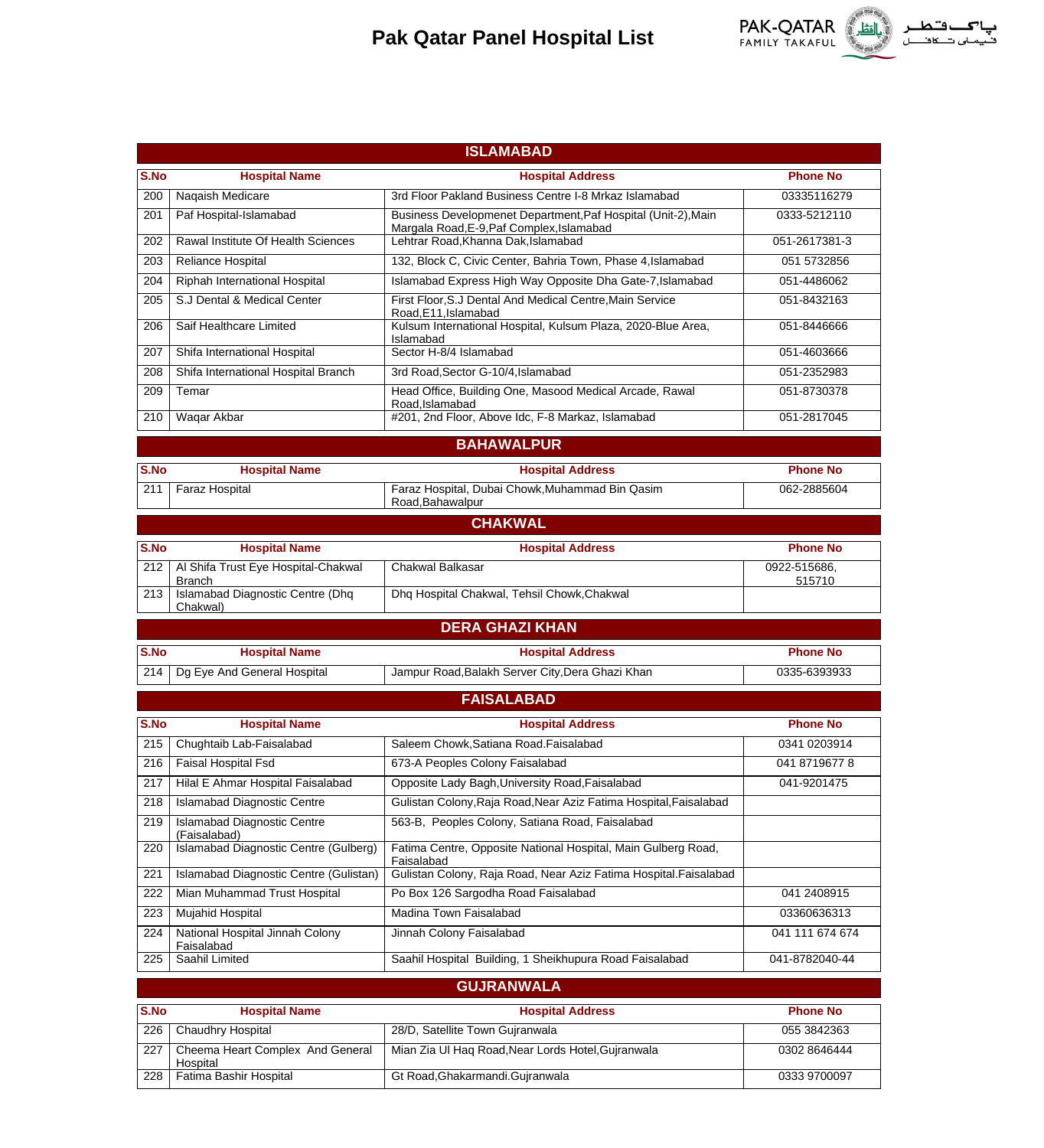

|      | <b>GUJRANWALA</b>                      |                                                        |                             |  |  |
|------|----------------------------------------|--------------------------------------------------------|-----------------------------|--|--|
| S.No | <b>Hospital Name</b>                   | <b>Hospital Address</b>                                | <b>Phone No</b>             |  |  |
| 229  | <b>Gondal Medical Complex</b>          | Civil Hospital Road Munib Chowk Gujranwala             | 055 325840                  |  |  |
| 230  | Medcare International Hospital         | Gill Rd, Civil Lines, Gujranwala,                      | 055 3732032                 |  |  |
|      |                                        | <b>GUJRAT</b>                                          |                             |  |  |
| S.No | <b>Hospital Name</b>                   | <b>Hospital Address</b>                                | <b>Phone No</b>             |  |  |
| 231  | <b>Gujrat Hospital</b>                 | <b>Bhimber Road Gujrat</b>                             | 053 3605173                 |  |  |
| 232  | Shazia Anwar                           | Shazia Hospital, Ali Pur Road, Opp Jora Masjid, Gujrat | 0336-6876823                |  |  |
| 233  | Shazia Hospital                        | Ali Pur Road, Opp Jora Masjid, Gujrat                  | 0331 2103201                |  |  |
|      |                                        | <b>HAFIZABAD</b>                                       |                             |  |  |
| S.No | <b>Hospital Name</b>                   | <b>Hospital Address</b>                                | <b>Phone No</b>             |  |  |
| 234  | Saqib Zafar Hospital                   | Kolo Road, Hafizabad                                   | 0321-6222788                |  |  |
| 235  | Zam Zam Hospital                       | Mangat Road, By Pass, Hafizabad                        | 0300-7158808,               |  |  |
|      |                                        |                                                        |                             |  |  |
|      |                                        | <b>KASUR</b>                                           |                             |  |  |
| S.No | <b>Hospital Name</b>                   | <b>Hospital Address</b>                                | <b>Phone No</b>             |  |  |
| 236  | Bhatti International Teaching Hospital | 3 Km.Raiwind Road, Kasur                               | 03038487790,03134950<br>880 |  |  |
|      |                                        | <b>MIANWALI</b>                                        |                             |  |  |
| S.No | <b>Hospital Name</b>                   | <b>Hospital Address</b>                                | <b>Phone No</b>             |  |  |
| 237  | <b>Obaid Noor Hospital</b>             | Obaid Noor Hospital Near Gulber Chowk Mianwali         | 0459 235325                 |  |  |
|      |                                        | <b>MULTAN</b>                                          |                             |  |  |
| S.No | <b>Hospital Name</b>                   | <b>Hospital Address</b>                                | <b>Phone No</b>             |  |  |
| 238  | <b>City Hospital Multan</b>            | Peer Khursheed Colony Road Multan                      | 061 6510367                 |  |  |
| 239  | Fatima Medical Centre Pvt Ltd          | Chowk Rashidabad Khanewal Road Multan                  | 061 6224433                 |  |  |
| 240  | Haleema Hospital Complex               | Nishtar Road Multan                                    | 061 451 9037                |  |  |
| 241  | Medicare Hospital Pvt Ltd              | 62-A Abdali Road Multan                                | 061 4581705                 |  |  |
| 242  | Mukhtar A.Sheikh Hospital              | Khanewal Road, Multan                                  | 0331-7898170                |  |  |
|      |                                        | <b>OKARA</b>                                           |                             |  |  |
|      |                                        |                                                        |                             |  |  |
| S.No | <b>Hospital Name</b>                   | <b>Hospital Address</b>                                | <b>Phone No</b>             |  |  |
| 243  | Qari Hospital                          | Qari Hospital Girls College Road Okara                 | 044-2522606                 |  |  |
|      |                                        | <b>RAHIM YAR KHAN</b>                                  |                             |  |  |
| S.No | <b>Hospital Name</b>                   | <b>Hospital Address</b>                                | <b>Phone No</b>             |  |  |
| 244  | Al Saeed Medical Complex               | Khan Pur Road.Rahim Yar Khan                           | 068-5888555                 |  |  |
| 245  | Al-Khidmat Medical Complex             | 11 Businessman Colony, Alkhidmat Road, Rahim Yar Khan  | 03009674525                 |  |  |
| 246  | Hamza Medicare                         | 6 New Officer Colony Razi Road Rahim Yar Khan          | 068 5871816                 |  |  |
| 247  | Muhammad Zahid Sajid                   | Sajid Surgical Hospital, Hospital Road Rahim Yar Khan  | 0300 6756477                |  |  |
| 248  | Sheikh Mujeeb Ahsan Shaheed Hospital   | Rahim Yar Khan                                         | 068 5873059                 |  |  |
|      |                                        | <b>SAHIWAL</b>                                         |                             |  |  |
| S.No | <b>Hospital Name</b>                   | <b>Hospital Address</b>                                | <b>Phone No</b>             |  |  |
| 249  | Christian Hospital                     | Christian Hospital Sahiwal                             | 03037531167                 |  |  |
|      |                                        | <b>SARGODHA</b>                                        |                             |  |  |
| S.No | <b>Hospital Name</b>                   | <b>Hospital Address</b>                                | <b>Phone No</b>             |  |  |
| 250  | Sadiq Hospital                         | 24 / A, Main Bazar, Satellite Town Sargodha            | 048-3212222 3212123         |  |  |
|      |                                        |                                                        |                             |  |  |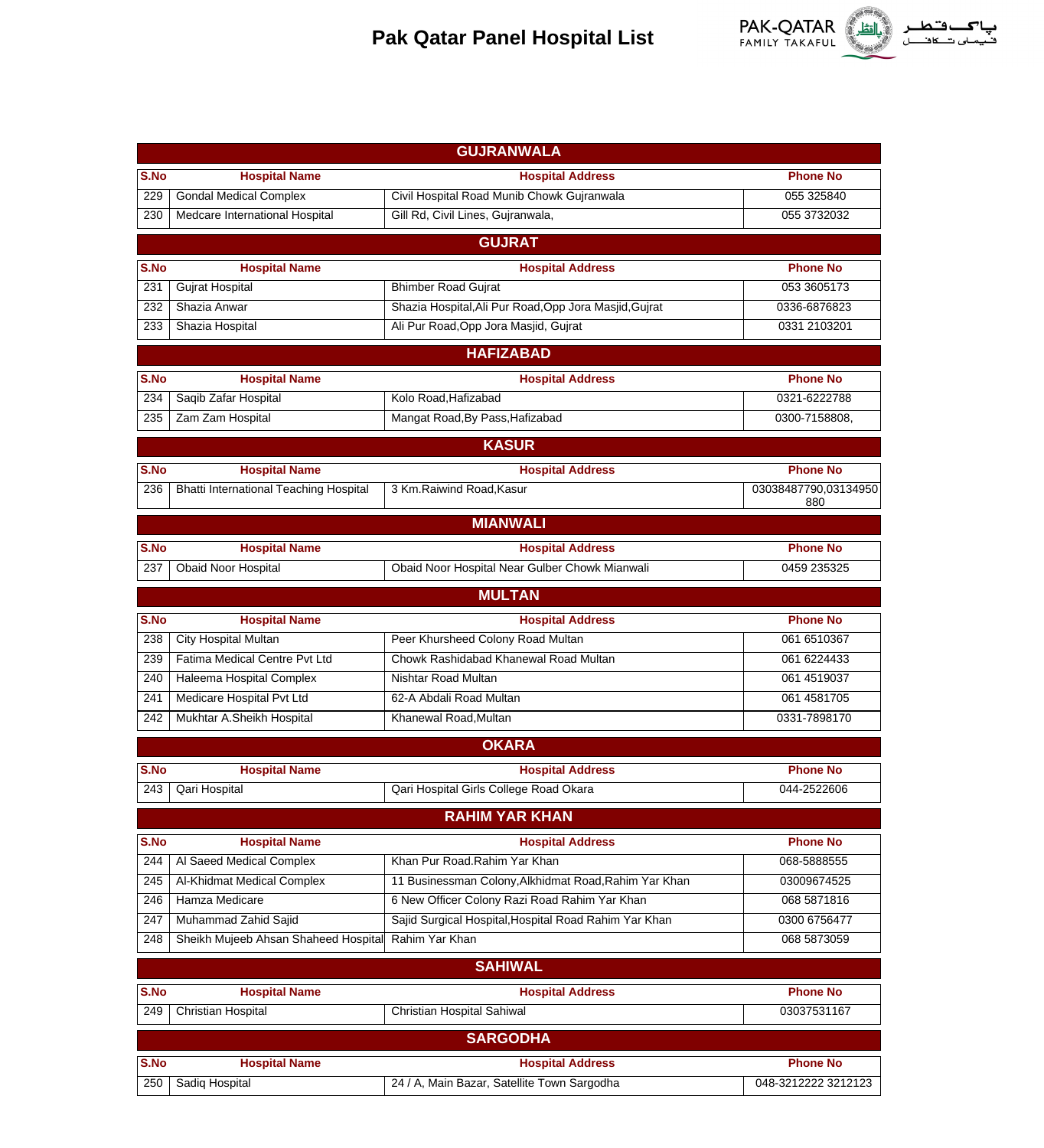

|             | <b>SHEIKHUPURA</b>                             |                                                                                           |                                |  |  |
|-------------|------------------------------------------------|-------------------------------------------------------------------------------------------|--------------------------------|--|--|
| S.No        | <b>Hospital Name</b>                           | <b>Hospital Address</b>                                                                   | <b>Phone No</b>                |  |  |
| 251         | Dar UI Barkat Medicare                         | Younas Shaheed Road Civil Line Sheikhupura                                                | 056-9787445                    |  |  |
| 252         | Khadija Poly Clinic                            | Near Govt. Tariq High School, College Road Civil Line. Sheikhupura                        | 0324-4841158                   |  |  |
| 253         | Siddique Hospital                              | Siddique Hospital Near Police Station Sargodha Road Sheikhupura                           | 056 3780018                    |  |  |
| 254         | Yousaf Qureshi Memorial Hospital               | City Distt Sheikhupura<br>Yousaf Qureshi Memorial Hospital Sargodha Road Sheikhupura      | 3781665                        |  |  |
|             |                                                | <b>SIALKOT</b>                                                                            |                                |  |  |
|             |                                                |                                                                                           |                                |  |  |
| S.No<br>255 | <b>Hospital Name</b><br><b>Idrees Hospital</b> | <b>Hospital Address</b><br><b>Idrees Hospital Sialkot Cantt</b>                           | <b>Phone No</b><br>052 4268933 |  |  |
| 256         | <b>Islam Central Hospital</b>                  | <b>Commissioner Road, Sialkot</b>                                                         | 0336-8081081                   |  |  |
| 257         | Khalida Memorial Hospital                      | Near Jinnah Stadium, Cantt Road, Sialkot                                                  | 052-4581111                    |  |  |
|             |                                                | <b>ABBOTTABAD</b>                                                                         |                                |  |  |
| S.No        |                                                |                                                                                           | <b>Phone No</b>                |  |  |
|             | <b>Hospital Name</b>                           | <b>Hospital Address</b>                                                                   | 0344                           |  |  |
| 258         | Hira General Hospital                          | Hira General Hospital Link Road Abbottabad                                                | 9490678,0992334403             |  |  |
| 259         | <b>Vally Medical Complex</b>                   | Near Mirpur Police Station, Abbottabad                                                    | 0992-358419                    |  |  |
|             |                                                | <b>CHITRAL</b>                                                                            |                                |  |  |
| S.No        | <b>Hospital Name</b>                           | <b>Hospital Address</b>                                                                   | <b>Phone No</b>                |  |  |
| 260         | Aga Khan Health Services Pakistan              | Rural Health Centre, Shagram, Teh Mastuj, Dist. Chitral                                   |                                |  |  |
| 261         | Aga Khan Health Services Pakistan              | Rural Health Centre, Mastuj, Tehsil Mastuj, Distt. Chitral.                               |                                |  |  |
| 262         | Aga Khan Health Services-Pakistan              | Aga Khan Medical Center, Booni, Tehsil Mastuj, Distt. Chitral                             |                                |  |  |
| 263         | Aga Khan Health Services-Pakistan              | Tehsil Head Quarter Hospital, Garmchashma, Teh And Distt. Chitral                         |                                |  |  |
|             |                                                | <b>DERA ISMAIL KHAN</b>                                                                   |                                |  |  |
|             |                                                |                                                                                           |                                |  |  |
| S.No        | <b>Hospital Name</b>                           | <b>Hospital Address</b>                                                                   | <b>Phone No</b>                |  |  |
| 264         | Rehmania Hospital                              | Rehmania Hospital(Dr Sohail Block), Near Town Hall, Dera Ismail<br>Khan                   | 0334-7213083                   |  |  |
|             |                                                | <b>KOHAT</b>                                                                              |                                |  |  |
| S.No        | <b>Hospital Name</b>                           | <b>Hospital Address</b>                                                                   | <b>Phone No</b>                |  |  |
| 265         | Al Shifa Trus Eye Hospital-Kohat               | Kda, Kohat,                                                                               | 0922-515686.                   |  |  |
|             | <b>Branch</b>                                  |                                                                                           |                                |  |  |
|             |                                                |                                                                                           | 515710                         |  |  |
|             |                                                | <b>KHAIRPUR</b>                                                                           |                                |  |  |
| S.No        | <b>Hospital Name</b>                           | <b>Hospital Address</b>                                                                   | <b>Phone No</b>                |  |  |
| 266         | Nicvd Khairpur                                 | Nicvd Khairpur, Kmc Teaching Hospital (Dhq Hospital) Civil Hospital<br>Road, Khairpur     | 0331-9988911                   |  |  |
|             |                                                | <b>LARKANA</b>                                                                            |                                |  |  |
| S.No        | <b>Hospital Name</b>                           | <b>Hospital Address</b>                                                                   | <b>Phone No</b>                |  |  |
| 267         | Ghulam Ali Medical Centre                      | Bakrani Road Larkana                                                                      | 0744058935                     |  |  |
| 268         | Nicvd Larkana                                  | Department Of Cardiology, Civil Hospital Vip Road, Larkana                                | 021-99201271, Ext 430          |  |  |
|             |                                                |                                                                                           |                                |  |  |
|             |                                                | <b>NAWABSHAH</b>                                                                          |                                |  |  |
| S.No        | <b>Hospital Name</b>                           | <b>Hospital Address</b>                                                                   | <b>Phone No</b>                |  |  |
| 269         | Nicvd Nawab Shah                               | Peoples Medical College Hospital, Shaheed Benazir Abad, Civil<br>Hospital Road, Nawabshah | 021-99201271, Ext 430          |  |  |
|             |                                                | <b>SUKKUR</b>                                                                             |                                |  |  |
| S.No        | <b>Hospital Name</b>                           | <b>Hospital Address</b>                                                                   | <b>Phone No</b>                |  |  |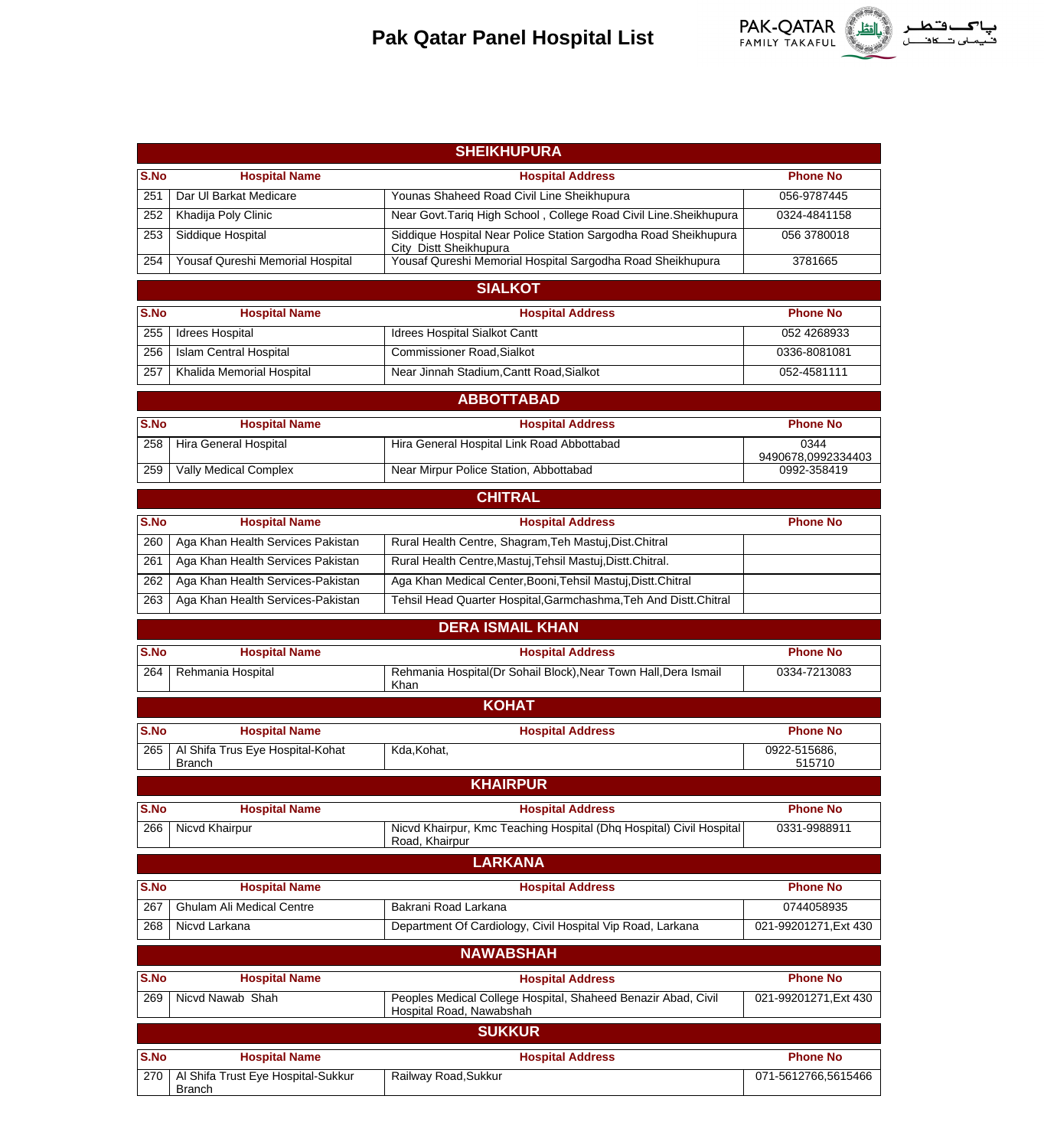

|      |                                                     | <b>SUKKUR</b>                                                                     |                             |
|------|-----------------------------------------------------|-----------------------------------------------------------------------------------|-----------------------------|
| S.No | <b>Hospital Name</b>                                | <b>Hospital Address</b>                                                           | <b>Phone No</b>             |
| 271  | <b>Hira Medical Centre</b>                          | Hira Medical Centre Barrage Road Sukkur                                           | 071-5613502                 |
| 272  | Nicvd Sukkur                                        | Airport Road, Near City Bypass, Sukkur,                                           | 021-99201271, Ext 430       |
| 273  | Red Crescent General Hospital                       | Minara Road Chordi Bazar Sukkur                                                   | 071 5623841 5626252         |
| 274  | Sukkur Hospital                                     | Eid Gah Road, Near Dig Office, Sukkur                                             |                             |
|      |                                                     | <b>QUETTA</b>                                                                     |                             |
| S.No | <b>Hospital Name</b>                                | <b>Hospital Address</b>                                                           | <b>Phone No</b>             |
| 275  | <b>Children Hospital</b>                            | Patel Bagh Quarry Road Quetta                                                     | 081-823705                  |
| 276  | <b>Christian Hospital Quetta</b>                    | Christian Hospital Mission Road.Quetta                                            | 081 284 2697                |
| 277  | <b>Saleem Medical Complex</b>                       | Saleem M C Jinnah Road Quetta                                                     | $(081)$ 2828679             |
|      |                                                     | <b>TAXILA</b>                                                                     |                             |
|      |                                                     |                                                                                   |                             |
| S.No | <b>Hospital Name</b>                                | <b>Hospital Address</b>                                                           | <b>Phone No</b>             |
| 278  | Al Syed Hospital                                    | Ahatta Faroqia Road Taxilla.                                                      | 051 4560148                 |
| 279  | Al-Abbas Hospital                                   | Gt Road, Taxilla (Near Under Pass)                                                | 051-4542655                 |
| 280  | Wah International Hospital                          | Main G.T Road, Taxillah                                                           | 051-4544441                 |
|      |                                                     | <b>JEHLUM</b>                                                                     |                             |
| S.No | <b>Hospital Name</b>                                | <b>Hospital Address</b>                                                           | <b>Phone No</b>             |
| 281  | <b>Islamabad Diagnostic Centre (Dhq</b><br>Jehlum)  | Dhq Hospital Jehlum, Hospital Road, Jhelum                                        |                             |
|      |                                                     | <b>GILGIT</b>                                                                     |                             |
| S.No | <b>Hospital Name</b>                                | <b>Hospital Address</b>                                                           | <b>Phone No</b>             |
| 282  | Aga Khan Health Services-Pakistan                   | Extended Family Health Centre, Aliabad, Tehsil Aliabad Aga<br>Khanabad            | 0300 2468717                |
| 283  | Aga Khan Health Services-Pakistan                   | Extended Family Health Centre, Gupis, Civil Hospital, Gupis Distt.                |                             |
| 284  | Aga Khan Health Services-Pakistan                   | Aga Khan Medical Centre, Singal, Tehsil Puniyal Village And Po<br>Singal          |                             |
|      |                                                     | <b>UCH SHARIF</b>                                                                 |                             |
| S.No | <b>Hospital Name</b>                                | <b>Hospital Address</b>                                                           | <b>Phone No</b>             |
| 285  | Aga Khan Health Services                            | Aga Khan Family Health Centre-Uch Sharif                                          | 062-2551065                 |
|      |                                                     | <b>JAUHARABAD</b>                                                                 |                             |
| S.No | <b>Hospital Name</b>                                | <b>Hospital Address</b>                                                           | <b>Phone No</b>             |
| 286  | Al Noor Hospital Jauharabad                         | Civil Line, Jauharabad                                                            | 0300 3968083                |
| 287  | Rana Medical Complex                                | Civil Line, Jauharabad                                                            | 0301-4344119                |
|      |                                                     | <b>AZAD JAMMU KASHMIR</b>                                                         |                             |
|      |                                                     |                                                                                   |                             |
| S.No | <b>Hospital Name</b>                                | <b>Hospital Address</b>                                                           | <b>Phone No</b>             |
| 288  | Al Shifa Eye Trust Hospital-<br>Muzaffarabad Branch | Ambore Camp, Muzaffarabad, Azad Jammu Kashmir                                     | 0092-5822432144, 159,       |
|      |                                                     | <b>WAH CANTT</b>                                                                  |                             |
| S.No | <b>Hospital Name</b>                                | <b>Hospital Address</b>                                                           | <b>Phone No</b>             |
| 289  | Al Elaj Hospital                                    | Al Elaj Hospital H No 60/ A 1, Lae 2 Lala Rukh Wah Cantt                          | 0514 513418                 |
| 290  | Fatima Hospital                                     | A-23, The Mall, Lalarukh, Wah Cantt                                               | 03005548288                 |
| 291  | <b>Islamabad Diagnostic Centre</b>                  | Dr Aslam Uppal Diagnostic Centre, Wah Cantt, 3-Quaid<br>Avenue, Lalazar Wah Cantt |                             |
| 292  | Shamshad Aslam Hospital                             | Uppal Square Lalzar, Wah Cantt.                                                   | 051-4511765,0514-<br>533599 |
| 293  | <b>Umer Hospital</b>                                | B 193 Minar Road Lala Rukh Wah Cantt                                              | 051 451 1596                |